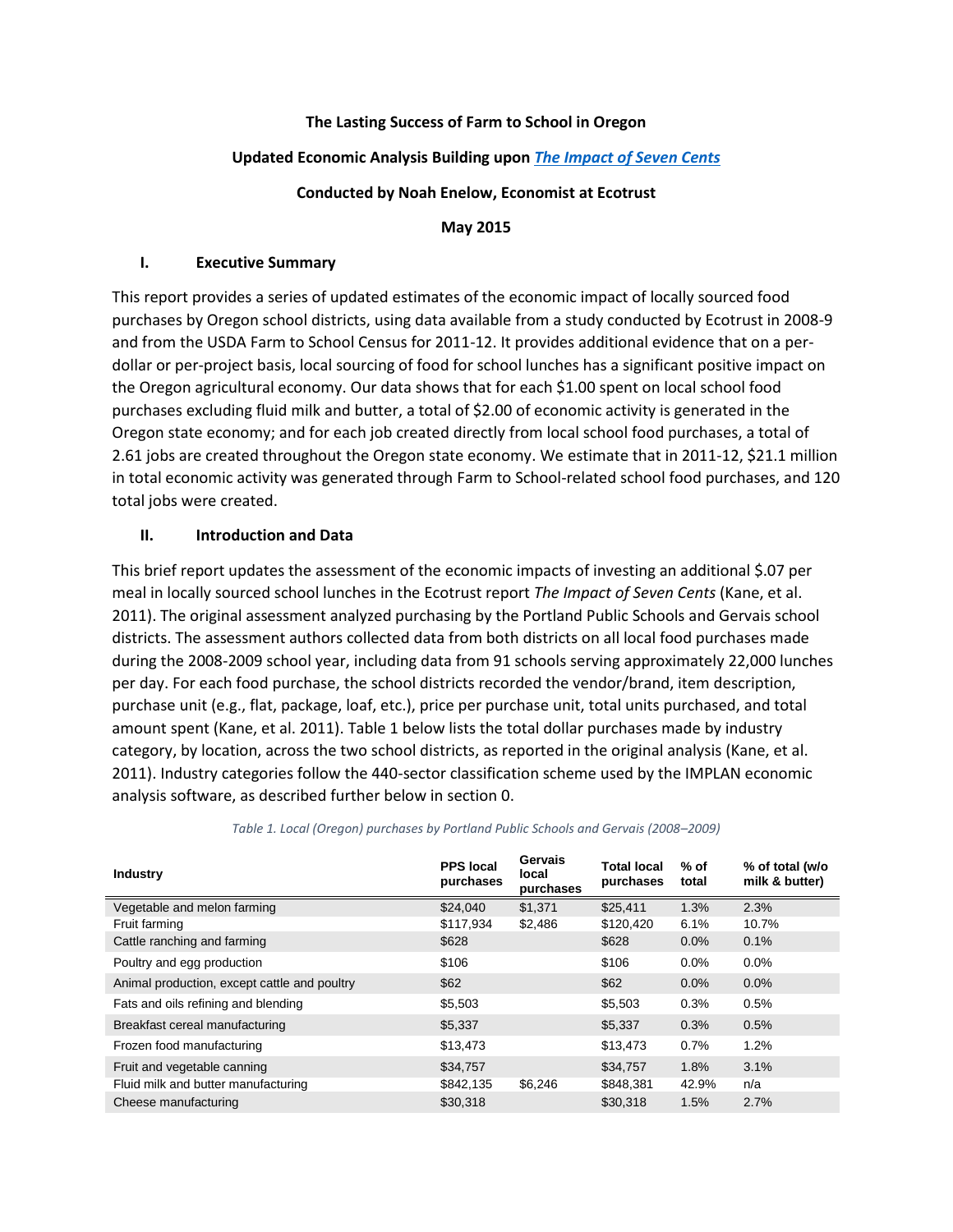| <b>TOTAL (without fluid milk and butter manufacturing)</b><br>sector) | \$1,124,265 | \$4,052  | \$1,128,317 |         |         |
|-----------------------------------------------------------------------|-------------|----------|-------------|---------|---------|
| <b>TOTAL</b>                                                          | \$1,966,400 | \$10,298 | \$1,976,698 |         |         |
| All other food manufacturing                                          | \$492,953   |          | \$492,953   | 24.9%   | 43.7%   |
| Seasoning and dressing manufacturing                                  | \$7,756     |          | \$7,756     | 0.4%    | 0.7%    |
| Flavoring syrup and concentrate manufacturing                         | \$113       |          | \$113       | $0.0\%$ | $0.0\%$ |
| Tortilla manufacturing                                                | \$14,144    |          | \$14,144    | 0.7%    | 1.3%    |
| Bread and bakery product manufacturing                                | \$303,321   | \$195    | \$303,516   | 15.4%   | 26.9%   |
| Poultry processing                                                    | \$55,450    |          | \$55,450    | 2.8%    | 4.9%    |
| Animal processing, except poultry and seafood                         | \$18,371    |          | \$18,371    | 0.9%    | 1.6%    |

*Source: Kane et al* (2011)*.*

#### <span id="page-1-1"></span>**III. Price Adjustments**

We update these numbers for the current year (2014-2015) by adjusting the dollar values of purchases given above in [Table 1](#page-0-0) to reflect current prices. We use the U.S. Consumer Price Index (CPI) for food to reflect changes in food prices between the base year (2008-9) and current year (2014-15). CPI data for food are collected annually and by food product category from the U.S. Department of Agriculture (USDA). The prices of different food products change at different rates in different years, based on changing conditions of supply and demand. Weather patterns, changes in input prices, and changing consumer tastes are just some of the factors that affect the constantly shifting pattern of food prices.

From the annual CPI data for food, we calculate the cumulative percentage changes in the average prices of major food product categories between 2008-9 and 2014-15. We estimate the price adjustments from one school year to the next by averaging the cumulative percentage changes from the years in which the first and second semesters of each school year occurred. Thus, the **school year price adjustment** between the 2008-9 and 2014-15 school years is approximated by averaging the cumulative percentage changes between 2008 and 2014 with the cumulative percentage changes between 2009 and 2015. The price changes for 2015 are based on the USDA forecast (2015).

[Table 2](#page-1-0) below reports the average annual changes in food prices by USDA food product category between 2008 and 2014, with price changes forecast for 2015 (USDA 2015). For instance, the average price of beef and veal rose 4.5% nationwide in 2008 relative to 2007, and fell by 1.0% in 2009 relative to 2008.

<span id="page-1-0"></span>

| <b>USDA Category</b>                   | 2008  | 2009     | 2010    | 2011  | 2012    | 2013     | 2014    | 2015 (forecast) |
|----------------------------------------|-------|----------|---------|-------|---------|----------|---------|-----------------|
| Beef and yeal                          | 4.5%  | $-1.0%$  | 2.9%    | 10.2% | 6.4%    | 2.0%     | 12.1%   | 5.5%            |
| Pork                                   | 2.3%  | $-2.0%$  | 4.7%    | 8.5%  | 0.3%    | 0.9%     | 9.1%    | 0.5%            |
| Other meats                            | 3.1%  | 2.3%     | $-0.1%$ | 6.4%  | 1.7%    | $-0.1%$  | 3.9%    | 3.0%            |
| Poultry                                | 5.0%  | 1.7%     | $-0.1%$ | 2.9%  | 5.5%    | 4.7%     | 2.0%    | 3.0%            |
| Fish and seafood                       | 5.9%  | 3.6%     | 1.1%    | 7.1%  | 2.4%    | 2.5%     | 5.8%    | 3.0%            |
| Eggs                                   | 14.0% | $-14.7%$ | 1.5%    | 9.2%  | 3.2%    | 3.3%     | 8.4%    | 3.0%            |
| Dairy products                         | 8.0%  | $-6.4%$  | 1.1%    | 6.8%  | 2.1%    | 0.1%     | 3.6%    | 2.5%            |
| Fats and oils                          | 13.8% | 2.3%     | $-0.3%$ | 9.3%  | 6.1%    | $-1.4%$  | 0.1%    | 0.5%            |
| <b>Fresh fruits</b>                    | 4.8%  | $-6.1%$  | $-0.6%$ | 3.3%  | 1.0%    | 2.0%     | 4.8%    | 3.0%            |
| Fresh vegetables                       | 5.6%  | $-3.4%$  | 2.0%    | 5.6%  | $-5.1%$ | 4.7%     | $-1.3%$ | 2.5%            |
| Processed fruits & vegetables          | 9.5%  | 6.6%     | $-1.3%$ | 2.9%  | 3.8%    | 0.3%     | 0.1%    | 2.5%            |
| Sugar and sweets                       | 5.5%  | 5.6%     | 2.2%    | 3.3%  | 3.3%    | $-1.7\%$ | $-0.8%$ | 2.0%            |
| Cereals and bakery products            | 10.2% | 3.2%     | $-0.8%$ | 3.9%  | 2.8%    | 1.0%     | 0.2%    | 1.0%            |
| Nonalcoholic beverages                 | 4.3%  | 1.9%     | $-0.9%$ | 3.2%  | 1.1%    | $-1.0\%$ | $-0.5%$ | 2.5%            |
| Other foods                            | 5.2%  | 3.7%     | $-0.5%$ | 2.3%  | 3.5%    | 0.5%     | 1.0%    | 2.0%            |
| $C_{\text{out}}$ (HCDA 2015 HCDA 2015) |       |          |         |       |         |          |         |                 |

*Table 2. Average Annual Price Changes by USDA Food Product Category, 2008-2015*

*Source:* (USDA 2015, USDA 2015)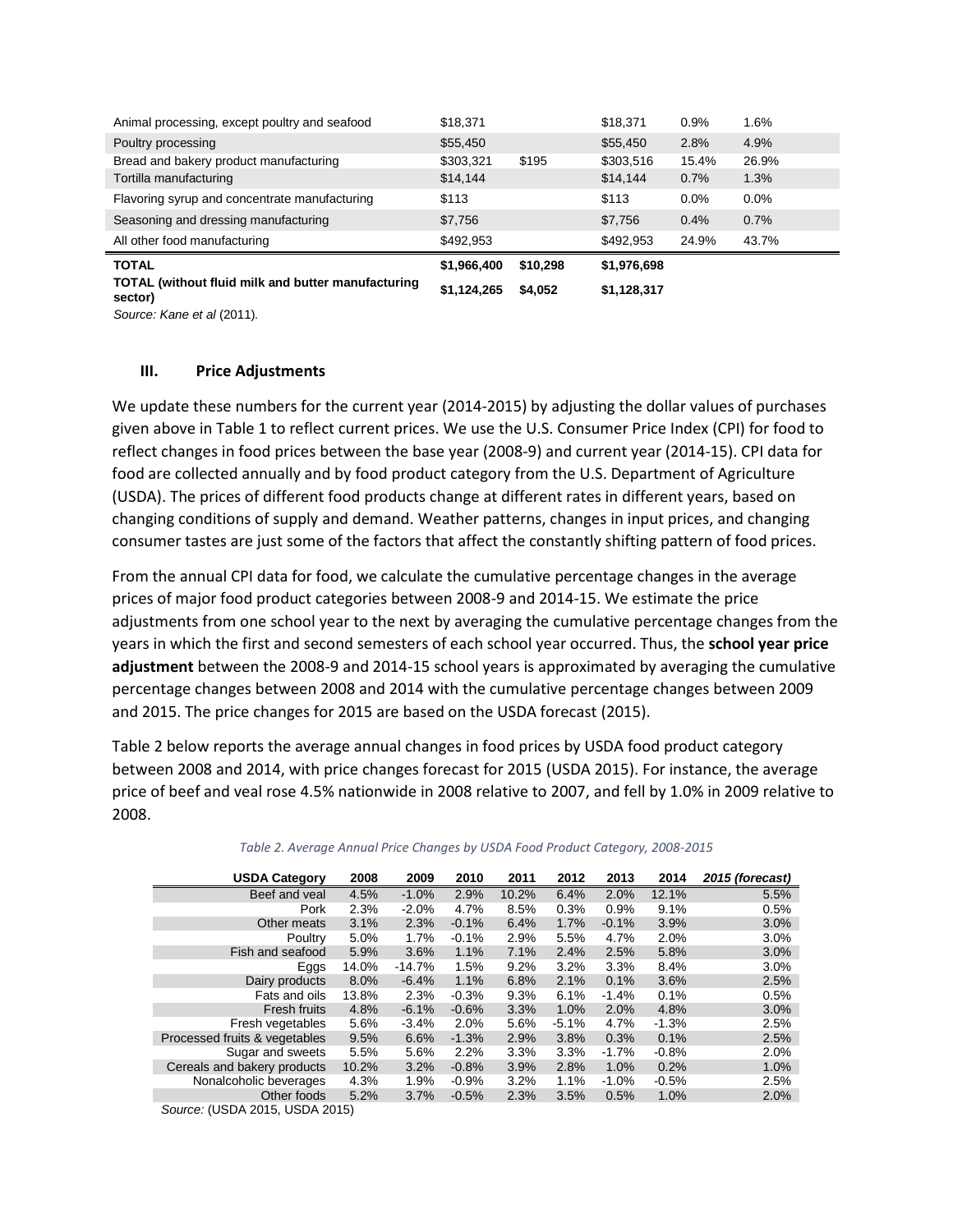[Table 3](#page-2-0) below summarizes the cumulative price changes between the two school years 2008-2009 and 2014-2015, by product category, using the figures from [Table 2.](#page-1-0) The first two columns summarize the cumulative price changes between 2008-2014, and 2009-2015, respectively. For instance, between 2008 and 2014 the average price of beef and veal increased by 36.45%; the average price of pork increased by 22.98%; and so on. The figures in the last column o[f Table 3](#page-2-0) (in italics) give the school year price adjustment between 2008-9 and 2014-15 for each food product category. For instance, between 2008-9 and 2014-15, the average price of beef and veal increased by 40.97%.

|                               | <b>Cumulative Price Changes</b> |                                                                                                         |           |  |  |
|-------------------------------|---------------------------------|---------------------------------------------------------------------------------------------------------|-----------|--|--|
|                               | 2008-                           | 2009-2015                                                                                               | 2008-9 to |  |  |
| <b>USDA Category</b>          | 2014                            | (forecast)                                                                                              | 2014-15   |  |  |
| Beef and yeal                 | 36.45%                          | 45.49%                                                                                                  | 40.97%    |  |  |
| Pork                          | 22.98%                          | 26.10%                                                                                                  | 24.54%    |  |  |
| Other meats                   | 14.79%                          | 15.62%                                                                                                  | 15.20%    |  |  |
| Poultry                       | 17.71%                          | 19.27%                                                                                                  | 18.49%    |  |  |
| Fish and seafood              | 24.62%                          | 23.86%                                                                                                  | 24.24%    |  |  |
| Eggs                          | 9.26%                           | 31.90%                                                                                                  | 20.58%    |  |  |
| Dairy products                | 7.09%                           | 17.22%                                                                                                  | 12.15%    |  |  |
| Fats and oils                 | 16.69%                          | 14.67%                                                                                                  | 15.68%    |  |  |
| <b>Fresh fruits</b>           | 4.07%                           | 14.15%                                                                                                  | 9.11%     |  |  |
| Fresh vegetables              | 2.11%                           | 8.32%                                                                                                   | 5.21%     |  |  |
| Processed fruits & vegetables | 12.85%                          | 8.49%                                                                                                   | 10.67%    |  |  |
| Sugar and sweets              | 12.23%                          | 8.46%                                                                                                   | 10.35%    |  |  |
| Cereals and bakery products   | 10.56%                          | 8.26%                                                                                                   | 9.41%     |  |  |
| Nonalcoholic beverages        | 3.78%                           | 4.42%                                                                                                   | 4.10%     |  |  |
| Other foods                   | 10.97%                          | 9.12%                                                                                                   | 10.05%    |  |  |
|                               | 11001000000                     | $\mathsf{I}$ $\mathsf{I}$ $\mathsf{I}$ $\mathsf{I}$ $\mathsf{I}$ $\mathsf{I}$ $\mathsf{I}$ $\mathsf{I}$ |           |  |  |

<span id="page-2-0"></span>*Table 3. Cumulative Price Changes by USDA Food Product Category, 2008-2015*

*Source: Author's calculations, based on* (USDA 2015, USDA 2015)*.*

The next step of the analysis is to prepare the data for use in the IMPLAN input-output modeling software, which we will use to conduct the economic impact analysis below in sectio[n 0.](#page-4-0) Unfortunately, the food product categorization schemes used by USDA and IMPLAN are not the same. In [Table 4](#page-2-1) below we map each of the USDA food product categories given i[n Table 3](#page-2-0) above to one or more categories used by IMPLAN. Some USDA categories map to one or more IMPLAN categories; for instance, the "Dairy products" category in the USDA system maps to both the "Fluid milk and butter manufacturing" and "Cheese manufacturing" categories in IMPLAN. The IMPLAN category "Poultry and egg production" maps to two USDA food product categories, "Poultry" and "Eggs".

<span id="page-2-1"></span>

| <b>USDA Category</b> | <b>IMPLAN Category 1</b>   | <b>IMPLAN Category 2</b>                      | <b>IMPLAN</b><br>Category 3 |
|----------------------|----------------------------|-----------------------------------------------|-----------------------------|
|                      | Cattle ranching and        |                                               |                             |
| Beef and yeal        | farming                    |                                               |                             |
|                      | Animal production except   |                                               |                             |
| Other meats          | cattle and poultry         | Animal processing, except poultry and seafood |                             |
| Poultry              | Poultry and egg production | Poultry processing                            |                             |
| Eggs                 | Poultry and egg production |                                               |                             |
|                      | Fluid milk and butter      |                                               |                             |
| Dairy products       | manufacturing              | Cheese manufacturing                          |                             |
|                      | Fats and oils refining and |                                               |                             |
| Fats and oils        | blending                   |                                               |                             |
| Fresh fruits         | Fruit farming              |                                               |                             |
|                      | Vegetable and melon        |                                               |                             |
| Fresh vegetables     | farming                    |                                               |                             |

#### *Table 4. Mapping Between USDA and IMPLAN Food Product Categories*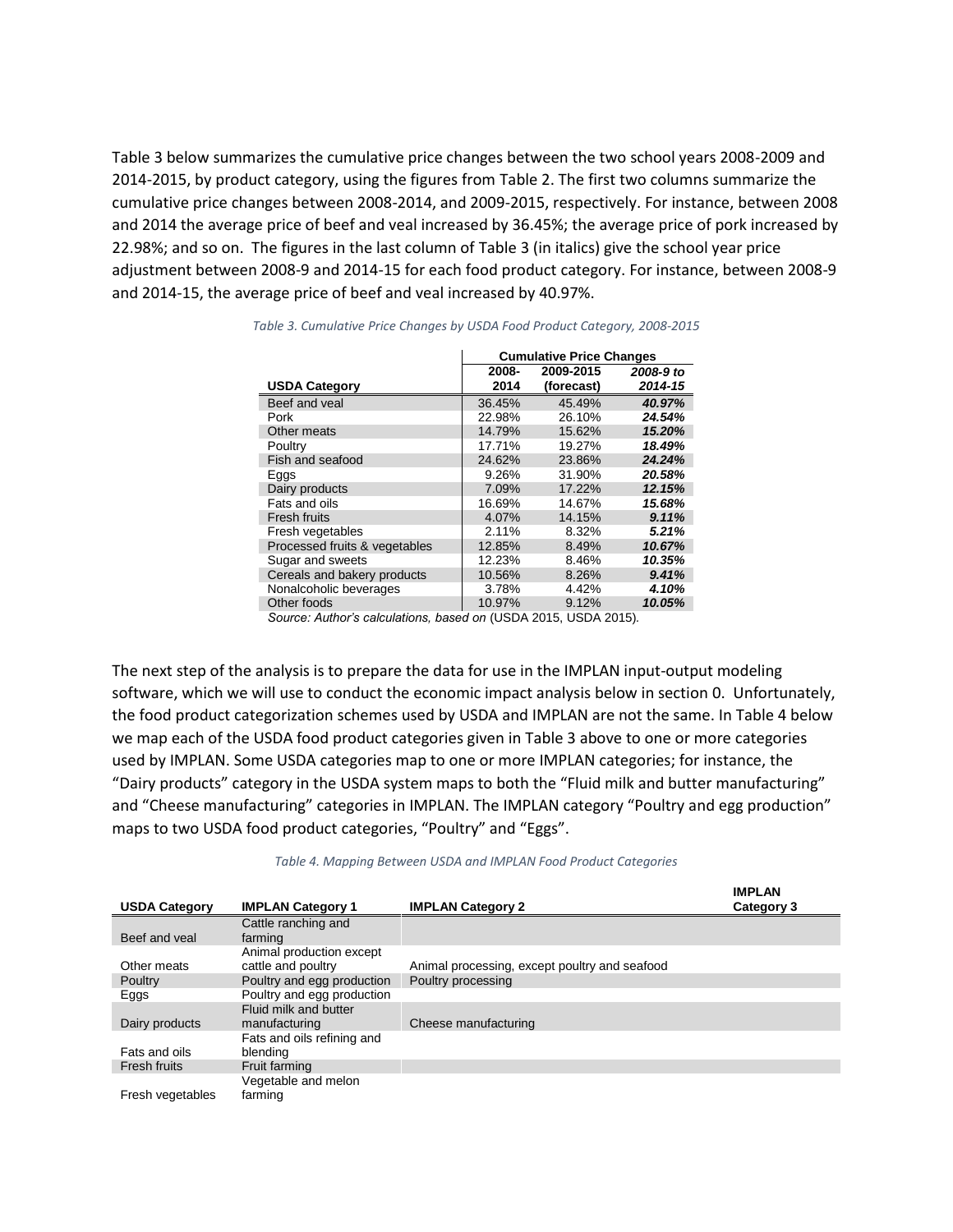| Processed fruits &<br>vegetables | Fruit and vegetable<br>canning    |                                                                                        |                                 |
|----------------------------------|-----------------------------------|----------------------------------------------------------------------------------------|---------------------------------|
| Cereals and<br>bakery products   | Breakfast cereal<br>manufacturing | Bread and bakery product manufacturing                                                 | Tortilla<br>manufacturing       |
| Other foods                      | Frozen food manufacturing         | Flavoring syrup and concentrate manufacturing;<br>Seasoning and dressing manufacturing | All other food<br>manufacturing |

[Table 5](#page-3-0) below reports the adjustment factors for each IMPLAN food product category for school year 2014-15, relative to school year 2008-9. These are the cumulative percentage increases in prices for each of the food products purchased by the Portland Public Schools and Gervais school districts between the period when the original data was collected and the present. For instance, on average, the products from the "Vegetable and melon farming" category, including all fresh vegetables and unprocessed melons, have gone up by 5.21% between 2008-9 and 2014-15. For the case of the "poultry and egg production" category that is double-listed above i[n Table 4,](#page-2-1) we simply average the two adjustment factors from the two USDA categories, "Poultry" and "Eggs".

We use these price adjustments to figure out how much it would cost for a school district to purchase an identical quantity of fresh vegetables in 2014-15 to those that it purchased in 2008-9. For instance, if the school bought \$100 worth of fresh vegetables in 2008-9, that same quantity of vegetables would cost, on average, \$105.21 in 2014-15. The cumulative price increase for fruit farming during this period was 9.11%. If the school had bought \$100 worth of fresh fruit (excluding melons) in 2008-9, that quantity of fruit would cost, on average, \$109.11 in 2014-15.

| <b>IMPLAN Category</b>                        | <b>Cumulative Price Increase</b><br>(2008-9 to 2014-15) |
|-----------------------------------------------|---------------------------------------------------------|
| Vegetable and melon farming                   | 5.21%                                                   |
| Fruit farming                                 | 9.11%                                                   |
| Cattle ranching and farming                   | 40.97%                                                  |
| Poultry and egg production                    | 19.54%                                                  |
| Animal production, except cattle and poultry  | 15.20%                                                  |
| Fats and oils refining and blending           | 12.15%                                                  |
| Breakfast cereal manufacturing                | 9.41%                                                   |
| Frozen food manufacturing                     | 10.05%                                                  |
| Fruit and vegetable canning                   | 10.67%                                                  |
| Fluid milk and butter manufacturing           | 12.15%                                                  |
| Cheese manufacturing                          | 12.15%                                                  |
| Animal processing, except poultry and seafood | 15.20%                                                  |
| Poultry processing                            | 18.49%                                                  |
| Bread and bakery product manufacturing        | 9.41%                                                   |
| Tortilla manufacturing                        | 9.41%                                                   |
| Flavoring syrup and concentrate manufacturing | 10.05%                                                  |
| Seasoning and dressing manufacturing          | 10.05%                                                  |
| All other food manufacturing                  | 10.05%                                                  |

<span id="page-3-0"></span>*Table 5. Cumulative Price Increases between School Year 2008-9 and 2014-15 by IMPLAN Food Product Category*

*Source: Author's calculations, modified from USDA* (2015) *and USDA* (2015).

[Table 6](#page-4-1) below applies the adjustment factors for each product category by multiplying all of the original purchase data from [Table 1](#page-0-0) by that factor, and presents the updated values.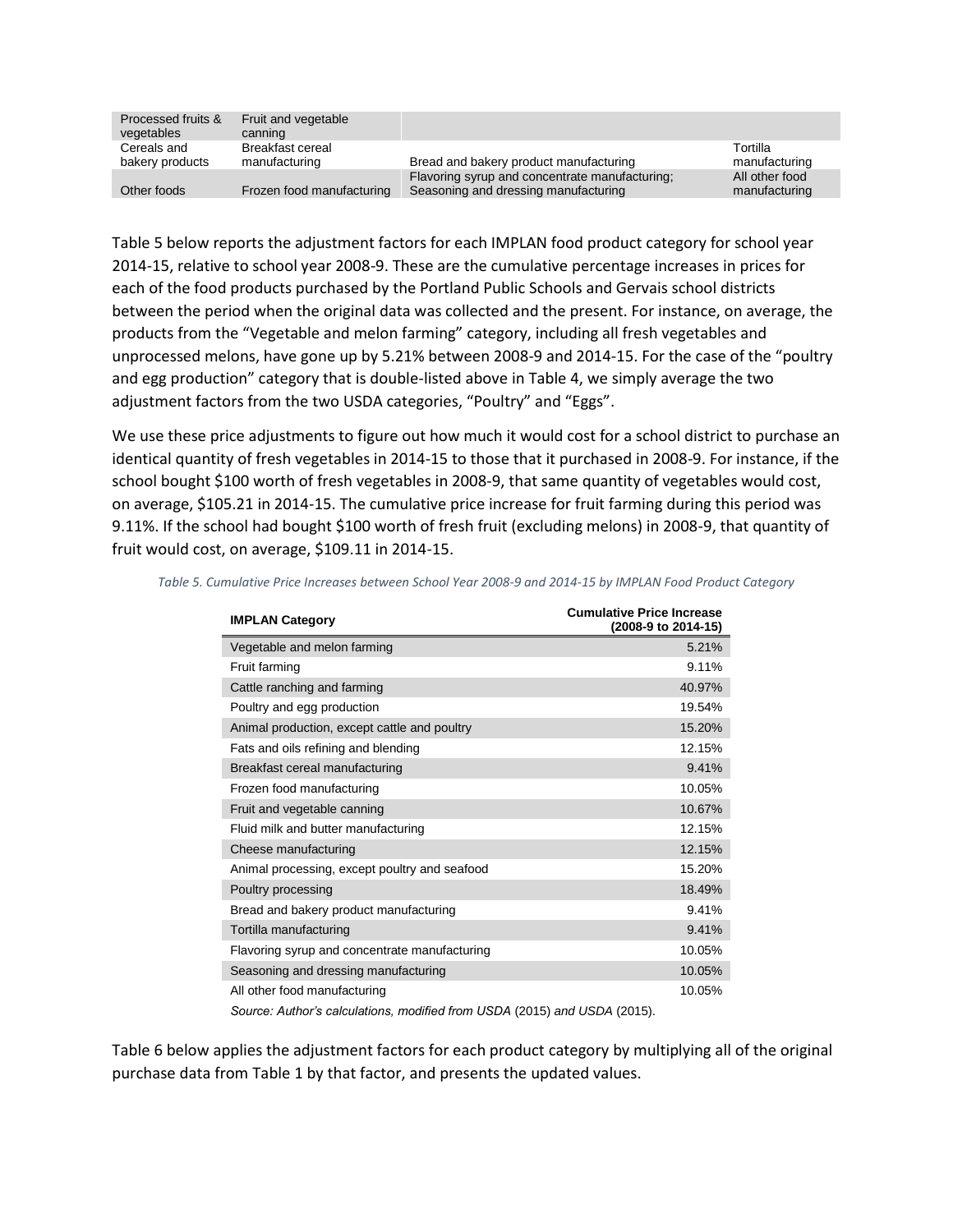| <b>Industry</b>                                                      | <b>PPS</b> local<br>purchases<br>$(2014 - 2015$ \$) | Gervais local<br>purchases<br>(2015\$) | <b>Total local</b><br>purchases |
|----------------------------------------------------------------------|-----------------------------------------------------|----------------------------------------|---------------------------------|
| Vegetable and melon farming                                          | \$25,294                                            | \$1,442                                | \$26,736                        |
| Fruit farming                                                        | \$128,682                                           | \$2,713                                | \$131,394                       |
| Cattle ranching and farming                                          | \$885                                               | \$0                                    | \$885                           |
| Poultry and egg production                                           | \$127                                               | \$0                                    | \$127                           |
| Animal production, except cattle and poultry                         | \$71                                                | \$0                                    | \$71                            |
| Fats and oils refining and blending                                  | \$6,172                                             | \$0                                    | \$6,172                         |
| Breakfast cereal manufacturing                                       | \$5,839                                             | \$0                                    | \$5,839                         |
| Frozen food manufacturing                                            | \$14,827                                            | \$0                                    | \$14,827                        |
| Fruit and vegetable canning                                          | \$38,465                                            | \$0                                    | \$38,465                        |
| Fluid milk and butter manufacturing                                  | \$944,494                                           | \$7,005                                | \$951,499                       |
| Cheese manufacturing                                                 | \$34,003                                            | \$0                                    | \$34,003                        |
| Animal processing, except poultry and seafood                        | \$21,164                                            | \$0                                    | \$21,164                        |
| Poultry processing                                                   | \$65,703                                            | \$0                                    | \$65,703                        |
| Bread and bakery product manufacturing                               | \$331,866                                           | \$213                                  | \$332,080                       |
| Tortilla manufacturing                                               | \$15,475                                            | \$0                                    | \$15,475                        |
| Flavoring syrup and concentrate manufacturing                        | \$124                                               | \$0                                    | \$124                           |
| Seasoning and dressing manufacturing                                 | \$8,535                                             | \$0                                    | \$8,535                         |
| All other food manufacturing                                         | \$542,478                                           | \$0                                    | \$542,478                       |
| <b>TOTAL</b>                                                         | \$2,184,205                                         | \$11,374                               | \$2,195,579                     |
| <b>TOTAL (without fluid milk and butter</b><br>manufacturing sector) | \$1,239,711                                         | \$4,368                                | \$1,244,080                     |

<span id="page-4-1"></span>*Table 6. Local (Oregon) purchases by Portland Public Schools and Gervais (2008–2009), in 2014-2015 USD*

Source: Author's calculations, modified from Kane et al (2011).

#### <span id="page-4-0"></span>**IV. Economic Impact Analysis**

To analyze the impact of locally sourced school food purchases, we input the data given above i[n Table 6](#page-4-1) into IMPLAN, an economic analysis software package developed by The Minnesota IMPLAN Group (MIG), Inc. IMPLAN provides an input-output model of the U.S. economy based on the merging of economic datasets from several federal agencies, including Bureau of Economic Analysis (BEA), Bureau of Labor Statistics (BLS), U.S. Census Bureau, U.S. Department of Agriculture (USDA), and US Geological Survey (USGS). An input-output model estimates the relationships between the industries within an economy: the inputs used to produce outputs (e.g., grain used to produce bread), as well as wages paid to workers, incomes to business owners, and taxation to government, that occur in the production of goods and services. Input-output models can answer questions such as: how much total economic activity is generated by a project? How much value-added does that project generate? How many jobs are created?

Whenever money is spent or invested within an economy, it gives rise to additional rounds of spending in the form of consumption out of wages and resulting purchases of inputs to production. These rounds of spending give rise to impacts of two types: *indirect* and *induced*. The next two paragraphs define these terms.

*Indirect* impacts refer to the impacts of demands for inputs to production, equipment, supplies, and services necessary to produce the goods sold through the initial round of spending. For instance, suppose a school district buys bread from a local baker. The baker must then buy grain from a local mill,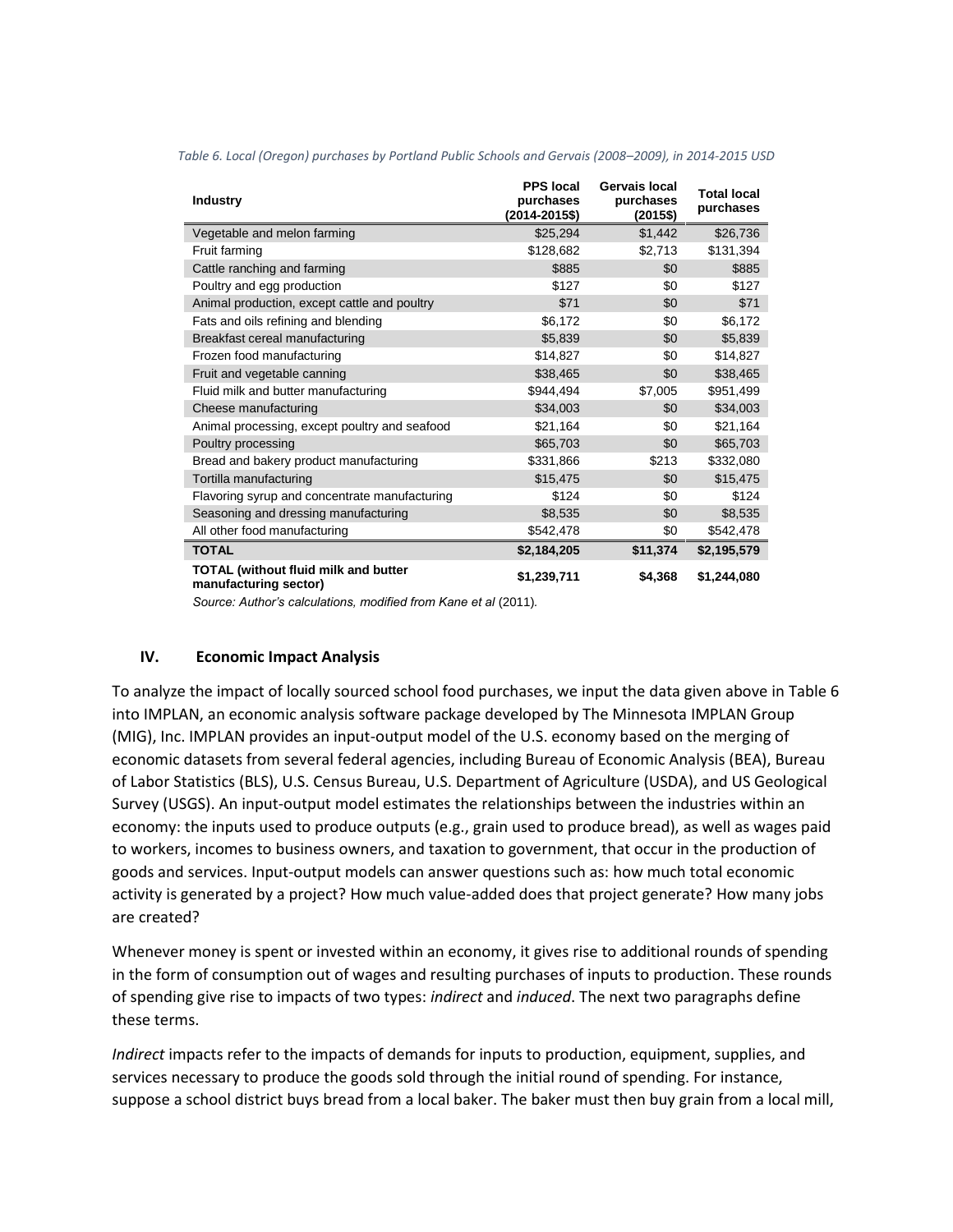milk from a local dairy, and eggs from a local poultry producer. It must also spend additional money to maintain its ovens and other machinery, kitchen supplies, and other equipment to keep the bakery running. All these additional purchases fall under the category of *indirect* impacts.

*Induced* impacts refer to the impacts of increased spending by those employed in sectors directly and indirectly affected by the project. For instance, in the example given above, the bakery employs workers, each of whom must purchase food, clothing, transportation services, health care services, and housing. The grain mill, dairy, and poultry producer that supply the baker also employ workers who purchase the same types of goods and services. All of this additional spending, most of which is related to workers' or business owners' consumption, is called the *induced* impact of the project.

The proportional impacts of additional rounds of spending, over and above the initial investment, are called *multipliers.* For instance, if an initial purchase of \$1,000 worth of bread gives rise to an *additional* \$1,000 in indirect and induced impacts in the form of grain, milk, eggs, and consumption out of wages and incomes, then the total amount of economic activity generated by the project is \$2,000. The output multiplier on that purchase is equal to 2: for each \$1 spent on fruits and vegetables, a total of \$2 in economic activity is generated.  $1$ 

The analysis in the next section asks the question: if the same quantity of local food purchases from the original analysis in 2008-2009, in the same proportions, were made during the 2014-2015 school year, how would the results change? Would the same, or similar, number/s of jobs be created? Would the amounts of total economic activity and value added change significantly?<sup>2</sup>

## <span id="page-5-1"></span>**V. Results: Economic Impacts**

l

[Table 7](#page-5-0) below presents the results of the input-output analysis using the data fro[m Table 6.](#page-4-1) For this analysis, fluid milk, butter, and related dairy products are excluded since the school districts arguably would have purchased a comparable quantity of local dairy products even in the absence of the local school lunch program.

| <b>Impact Type</b>              | Direct      | Indirect  | Induced   | Total       | <b>Multiplier</b> |
|---------------------------------|-------------|-----------|-----------|-------------|-------------------|
| <b>Output/Economic Activity</b> | \$1,244,078 | \$791.577 | \$447,006 | \$2,482,662 | 2.00              |
| Value Added                     | \$364.159   | \$420.474 | \$278.238 | \$1.062.871 | 2.92              |
| <b>Employment/Jobs</b>          | 6           |           | 4         | 16          | 2.61              |

<span id="page-5-0"></span>*Table 7. Economic Impacts of Oregon purchases by Portland Public Schools and Gervais (2008-2009), in 2015 USD; IMPLAN 2010; Fluid milk and butter manufacturing excluded*

[Table 7](#page-5-0) above lists three types of impacts: output/economic activity, value added, and employment/jobs. The table lists direct, indirect, induced, and total impacts corresponding to each impact type, and then reports the associated multiplier. The next three paragraphs explain each of the multipliers.

<sup>1</sup> Input-output models such as IMPLAN only calculate the *short-run* impacts of such projects in terms of the additional rounds of spending they trigger. *Long-run* impacts, which include the project's catalytic effects on scale of activity, economic growth, innovation, and technology diffusion, are not captured.

<sup>&</sup>lt;sup>2</sup> This analysis uses 2010 as the IMPLAN Model Year, reflecting the version of the dataset currently owned by Ecotrust. The Event Year and Dollar Year are both 2015.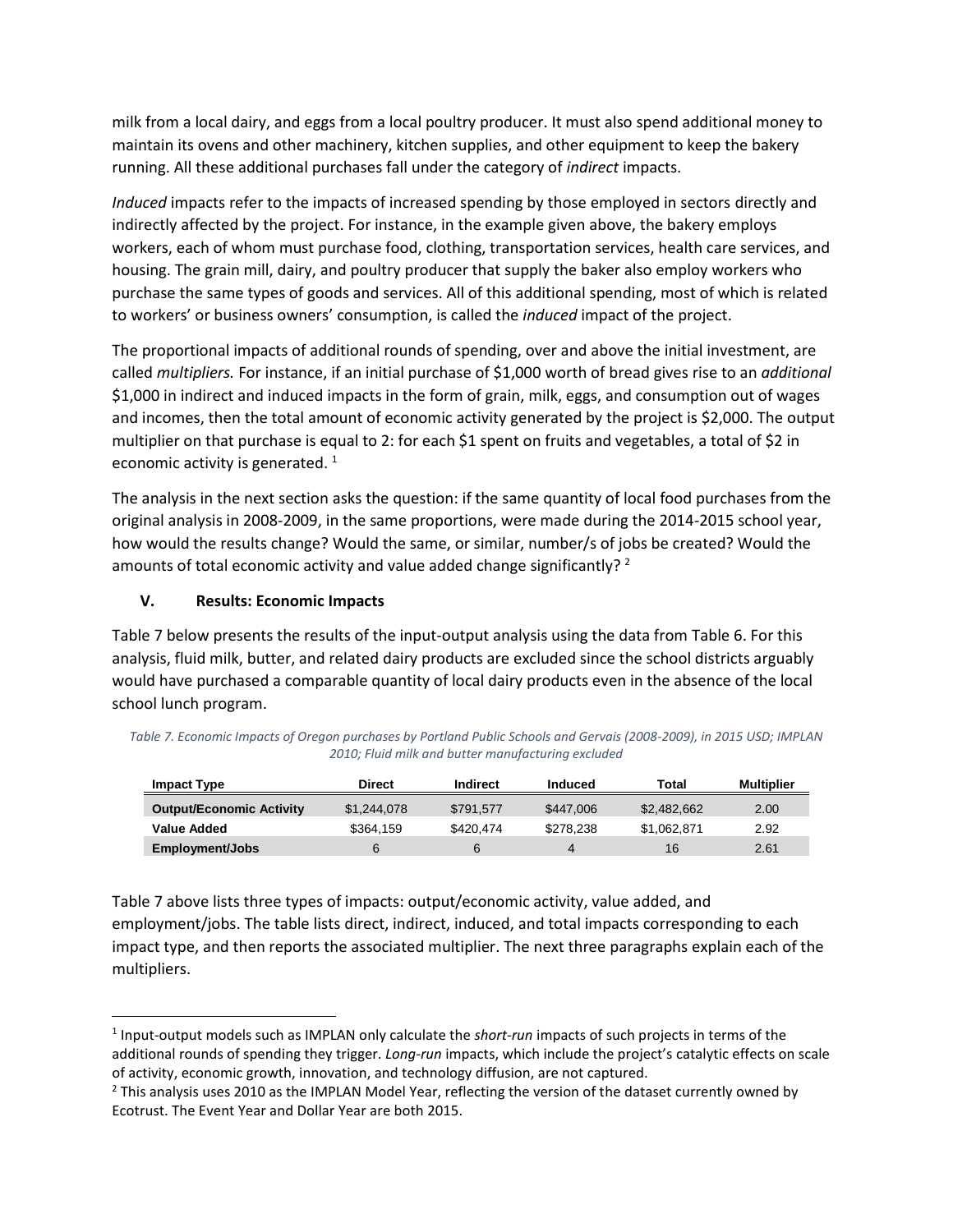The *output* or *economic activity multiplier* answers the question: for each dollar of initial spending, how much total statewide output or economic activity is generated? Table 7 shows that the initial *direct*  expenditure of \$1,244,078 on locally sourced school lunches gave rise to an additional \$791,577 in *indirect* output/economic activity, and an additional \$447,006 in *induced* output/economic activity throughout the Oregon state economy. The resulting *total* additional output/economic activity resulting from the initial expenditure was \$2,482,662 – very close to twice (1.996 times) the initial expenditure. Rounded to two digits, the output multiplier for local food purchases by Portland Public Schools and Gervais school district, in 2015 USD, is thus 2.00. This updated multiplier is higher than the output multiplier of 1.86 calculated by Kane *et al* (2011). The increased multiplier may reflect increases in the relative price of food items whose purchase gives rise to larger indirect and induced impacts per dollar.

The *value added multiplier* answers the question: for each dollar of initial income (or value added) generated, how much total income is created throughout the economy? Value added is defined as the sum of employee compensation, proprietor income, indirect business taxes and a final catch-all category called "other property type income" that includes rent, dividends, and royalties. [Table 7](#page-5-0) above indicates that the initial direct spending on the local school lunch program generated \$364,159 worth of value added, indirect impacts of \$420,474 in value added, and induced impacts of \$278,238 in value added. The total value added created by the program is \$1,062,871 – nearly three times the amount of initial value added. The *value added multiplier* is 2.92 – for each initial \$1.00 of value added from the original food purchases, an additional \$1.92 in value added is created in the Oregon state economy.

The *employment multiplier* (or *job multiplier*) answers the question: for each job created by the initial investment in the project, how many total jobs are created throughout the state economy[? Table 7](#page-5-0) above shows that the initial outlay on locally sourced school lunches created six (6) direct jobs, measured in person-years. Additional spending on inputs to production of those school lunches created an additional six (6) *indirect* jobs; additional consumption spending out of wages paid to workers associated with the direct and indirect jobs created an additional four (4) *induced* jobs. In total, out of an initial 6 direct jobs, the investment in local school lunches created a total of 16 jobs. The job or *employment multiplier* is thus 2.61, or 16 divided by 6. For each direct job created by the program, an additional 1.61 jobs are created throughout the Oregon state economy.

[Table 8](#page-6-0) below includes the dairy sector back into the model for comparison purposes. Including the dairy sector increases the total size of the program in terms of spending, and also increases all three multipliers, meaning that each dollar of direct spending has a larger total economic effect measured in output, value added, and jobs. For instance, the output multiplier rises from 2.00 to 2.03; the value added multiplier rises from 2.91 to 3.24; and the jobs multiplier rises from 2.61 to 3.34.

<span id="page-6-0"></span>*Table 8. Economic Impacts of Oregon purchases by Portland Public Schools and Gervais (2008-2009), in 2015 USD; IMPLAN 2010; Fluid milk and butter manufacturing included*

|                                                   | <b>Direct</b> | Indirect    | <b>Induced</b> | Total       | <b>Multiplier</b> |
|---------------------------------------------------|---------------|-------------|----------------|-------------|-------------------|
| <b>Output/Economic Activity</b>                   | \$2.195.577   | \$1,554,003 | \$706.710      | \$4.456.290 | 2.03              |
| <b>Value Added</b>                                | \$539.740     | \$769.496   | \$439.874      | \$1.749.110 | 3.24              |
| <b>Employment/Jobs</b>                            |               | 12          | 6              | 25          | 3.34              |
| <b>Statewide Economic Impact Estimates</b><br>VI. |               |             |                |             |                   |

<span id="page-6-1"></span>The analysis summarized i[n Table 6,](#page-4-1) [Table 7,](#page-5-0) an[d Table 8](#page-6-0) gives us an estimate of the economic impact of the locally sourced purchases made by Portland Public Schools and Gervais school district during the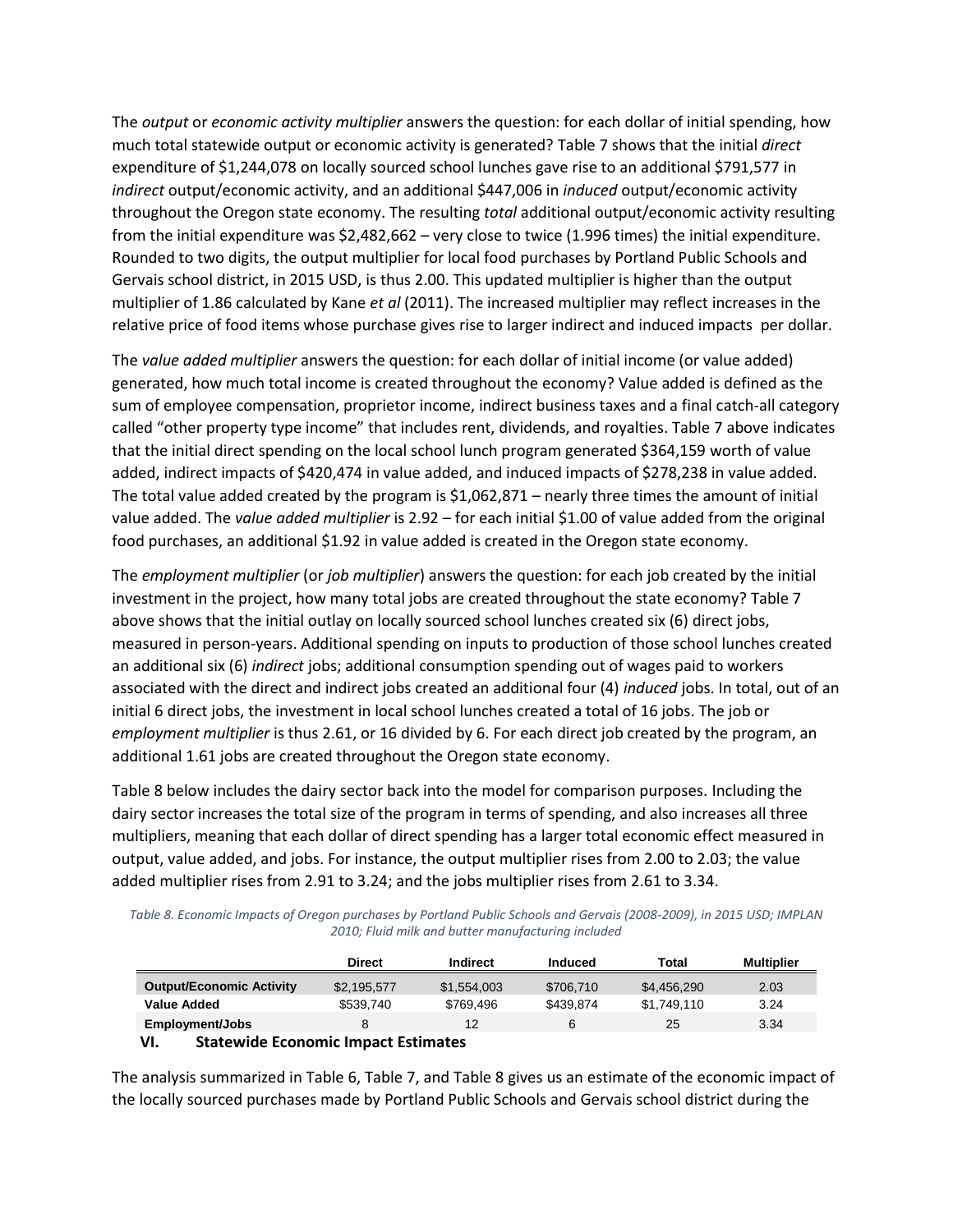2008-2009 school year, updated to reflect 2014-2015 prices. But what about the rest of the state? The USDA Farm to School Census collected local food purchase data from school districts across the state for the 2011-12 school year. Can we use these data to investigate what the statewide economic impact of statewide local food purchases by schools might be?

We estimate the statewide economic impact of locally sourced school food purchases, based on the key assumption that the local foods purchased statewide in 2011-2012 took the same proportions, by food product and industry, as those purchased by Portland Public Schools and Gervais in 2008-2009. While this assumption may not be entirely realistic, it does provide us with a benchmark to derive a rough estimate of the magnitude of economic impacts of locally sourced school food purchases. It is unlikely that the proportions of local foods purchased by school districts differ sharply from those purchased by Portland and Gervais, and small differences in the proportions will have only small effects on the results.

We use the annual CPI for food to derive the school year price adjustment between 2011-12 and 2014- 15. The cumulative price increases are given below i[n Table 9.](#page-7-0)

| <b>IMPLAN Category</b>                        | <b>Cumulative Price Increase</b><br>(2011-12 to 2014-15) |
|-----------------------------------------------|----------------------------------------------------------|
| Vegetable and melon farming                   | 2.04%                                                    |
| Fruit farming                                 | 11.37%                                                   |
| Cattle ranching and farming                   | 31.21%                                                   |
| Poultry and egg production                    | 19.30%                                                   |
| Animal production, except cattle and poultry  | 10.52%                                                   |
| Fats and oils refining and blending           | 10.80%                                                   |
| Breakfast cereal manufacturing                | 6.58%                                                    |
| Frozen food manufacturing                     | 7.32%                                                    |
| Fruit and vegetable canning                   | 7.03%                                                    |
| Fluid milk and butter manufacturing           | 10.80%                                                   |
| Cheese manufacturing                          | 10.80%                                                   |
| Animal processing, except poultry and seafood | 10.52%                                                   |
| Poultry processing                            | 15.99%                                                   |
| Bread and bakery product manufacturing        | 6.58%                                                    |
| Tortilla manufacturing                        | 6.58%                                                    |
| Flavoring syrup and concentrate manufacturing | 7.32%                                                    |
| Seasoning and dressing manufacturing          | 7.32%                                                    |
| All other food manufacturing                  | 7.32%                                                    |
| Source: Current study.                        |                                                          |

<span id="page-7-0"></span>*Table 9. Cumulative Price Increases between School Year 2011-12 and 2014-15 by IMPLAN Food Product Category*

[Table 10](#page-8-0) below presents estimates of the total locally sourced school food purchases by industry category across the State of Oregon in the 2011-2012 school year. According to the U.S. Farm to School Census (USDA 2012), Oregon school districts spent \$9,505,911 on locally sourced food during the 2011- 2012 school year. We adjust the purchase prices for these food items using the school year price adjustment given above i[n Table 9.](#page-7-0) We then report the total dollar value of purchases by category in [Table 10](#page-8-0) below for both base year and current year. In 2014-2015 dollars, the value of statewide locally sourced school food purchases in 2011-2012 was \$10,381,652. The proportional breakdown of these purchases is assumed identical to that of the Portland and Gervais analysis conducted above.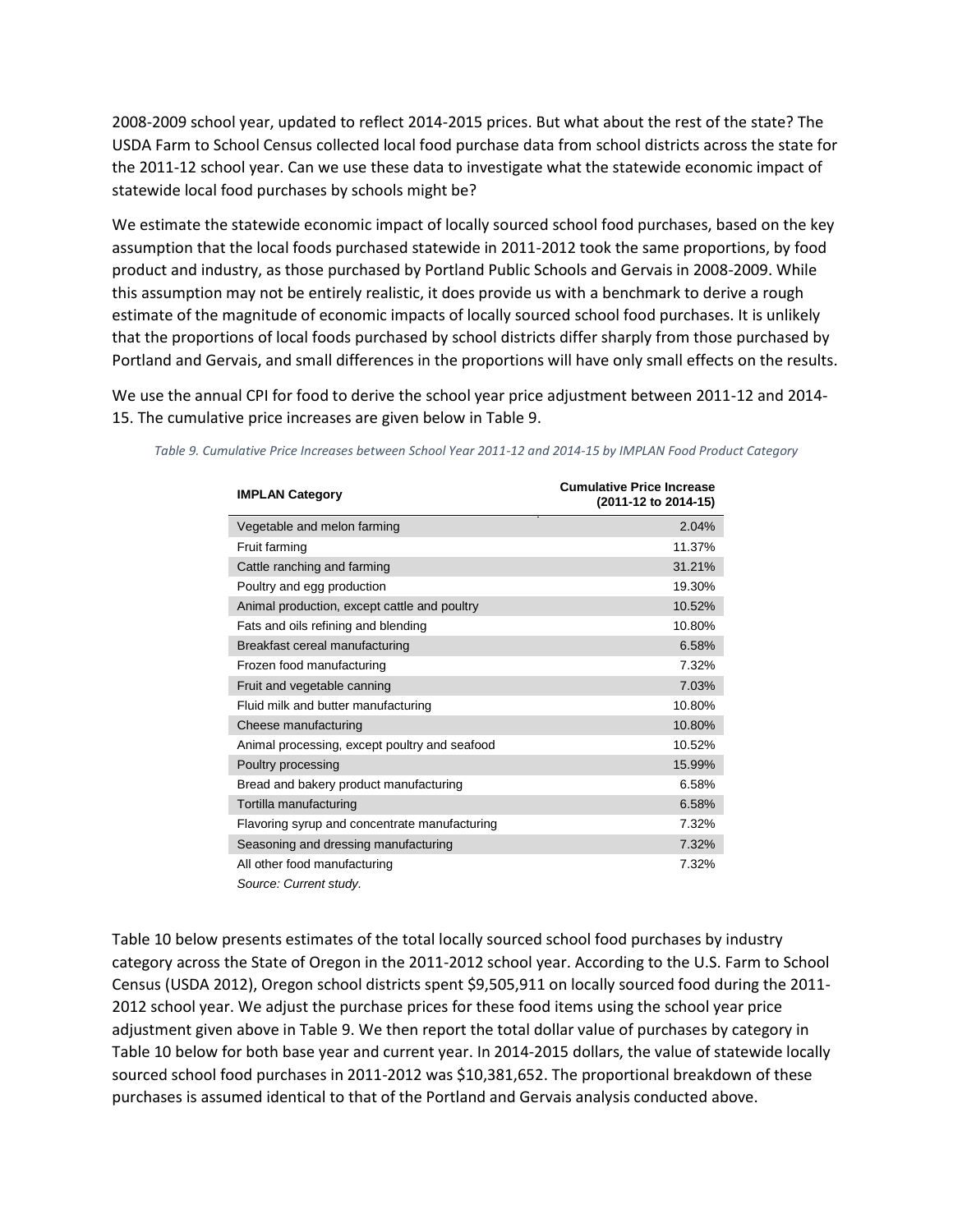<span id="page-8-0"></span>

| <b>Industry</b>                                               | <b>Estimated \$</b><br>local purchases<br>(2011-2012) | <b>Price</b><br><b>Adjustment</b><br>(2011-12 to<br>2014-15) | <b>Estimated \$</b><br>local<br>purchases<br>$(2014 - 2015)$ |
|---------------------------------------------------------------|-------------------------------------------------------|--------------------------------------------------------------|--------------------------------------------------------------|
| Vegetable and melon farming                                   | \$122,201                                             | 2.04%                                                        | \$124,695                                                    |
| Fruit farming                                                 | \$579,097                                             | 11.37%                                                       | \$644,917                                                    |
| Cattle ranching and farming                                   | \$3,020                                               | 31.21%                                                       | \$3,963                                                      |
| Poultry and egg production                                    | \$509                                                 | 19.30%                                                       | \$608                                                        |
| Animal production, except cattle and poultry                  | \$298                                                 | 10.52%                                                       | \$330                                                        |
| Fats and oils refining and blending                           | \$26,463                                              | 10.80%                                                       | \$29,323                                                     |
| Breakfast cereal manufacturing                                | \$25,665                                              | 6.58%                                                        | \$27,356                                                     |
| Frozen food manufacturing                                     | \$64,791                                              | 7.32%                                                        | \$69,532                                                     |
| Fruit and vegetable canning                                   | \$167,145                                             | 7.03%                                                        | \$178,895                                                    |
| Fluid milk and butter manufacturing                           | \$4,079,851                                           | 10.80%                                                       | \$4,520,674                                                  |
| Cheese manufacturing                                          | \$145,798                                             | 10.80%                                                       | \$161,552                                                    |
| Animal processing, except poultry and seafood                 | \$88,345                                              | 10.52%                                                       | \$97,642                                                     |
| Poultry processing                                            | \$266,658                                             | 15.99%                                                       | \$309,301                                                    |
| Bread and bakery product manufacturing                        | \$1,459,603                                           | 6.58%                                                        | \$1,555,712                                                  |
| Tortilla manufacturing                                        | \$68,018                                              | 6.58%                                                        | \$72,497                                                     |
| Flavoring syrup and concentrate manufacturing                 | \$543                                                 | 7.32%                                                        | \$583                                                        |
| Seasoning and dressing manufacturing                          | \$37,298                                              | 7.32%                                                        | \$40,027                                                     |
| All other food manufacturing                                  | \$2,370,603                                           | 7.32%                                                        | \$2,544,047                                                  |
| <b>TOTAL</b>                                                  | \$9,505,916                                           |                                                              | \$10,381,652                                                 |
| TOTAL (without fluid milk and butter<br>manufacturing sector) | \$5,426,064                                           |                                                              | \$5,860,978                                                  |

*Table 10. Estimated Locally Sourced School Food Purchases by Category, State of Oregon, 2011-2012*

*Source: Author's calculations based on Kane, et al.* (2011)*, USDA* (2015) *and USDA* (2015)*.*

We then run these estimated figures, adjusted to 2014-2015 dollars, through IMPLAN once again, arriving at a new set of estimated impacts and multipliers. These impacts and multipliers are displayed below i[n Table 11,](#page-8-1) with fluid milk and butter manufacturing excluded, and then in [Table 12,](#page-9-0) with fluid milk and butter manufacturing included.

Excluding fluid milk and butter manufacturing, if the State of Oregon's locally sourced school food purchases from 2011-2012 were made in 2015, the purchases would create 75 total jobs, \$11.7 million in total economic activity, and over \$5 million in value added. The multipliers remain the same as in the above analysis in [Table 7.](#page-5-0)

<span id="page-8-1"></span>*Table 11. Estimated economic impacts of State of Oregon locally sourced school food purchases, 2011-2012, Fluid milk and butter manufacturing not included*

| <b>Impact Type</b>                | <b>Direct</b> | <b>Indirect</b> | Induced     | Total        | Multiplier |
|-----------------------------------|---------------|-----------------|-------------|--------------|------------|
| <b>Output / Economic Activity</b> | \$5.860.980   | \$3.725.505     | \$2,109,253 | \$11.695.738 | 2.00       |
| Value Added                       | \$1.724.444   | \$1.979.902     | \$1.312.904 | \$5.017.250  | 2.91       |
| Employment/Jobs                   | 29            | 29              | 18          | 75           | 2.60       |

Including fluid milk and butter manufacturing, the State of Oregon's locally sourced food purchases would create 120 total jobs, \$21.1 million in total economic activity, and \$8.27 million in total value added. The multipliers remain the same as in the above analysis in [Table 8.](#page-6-0)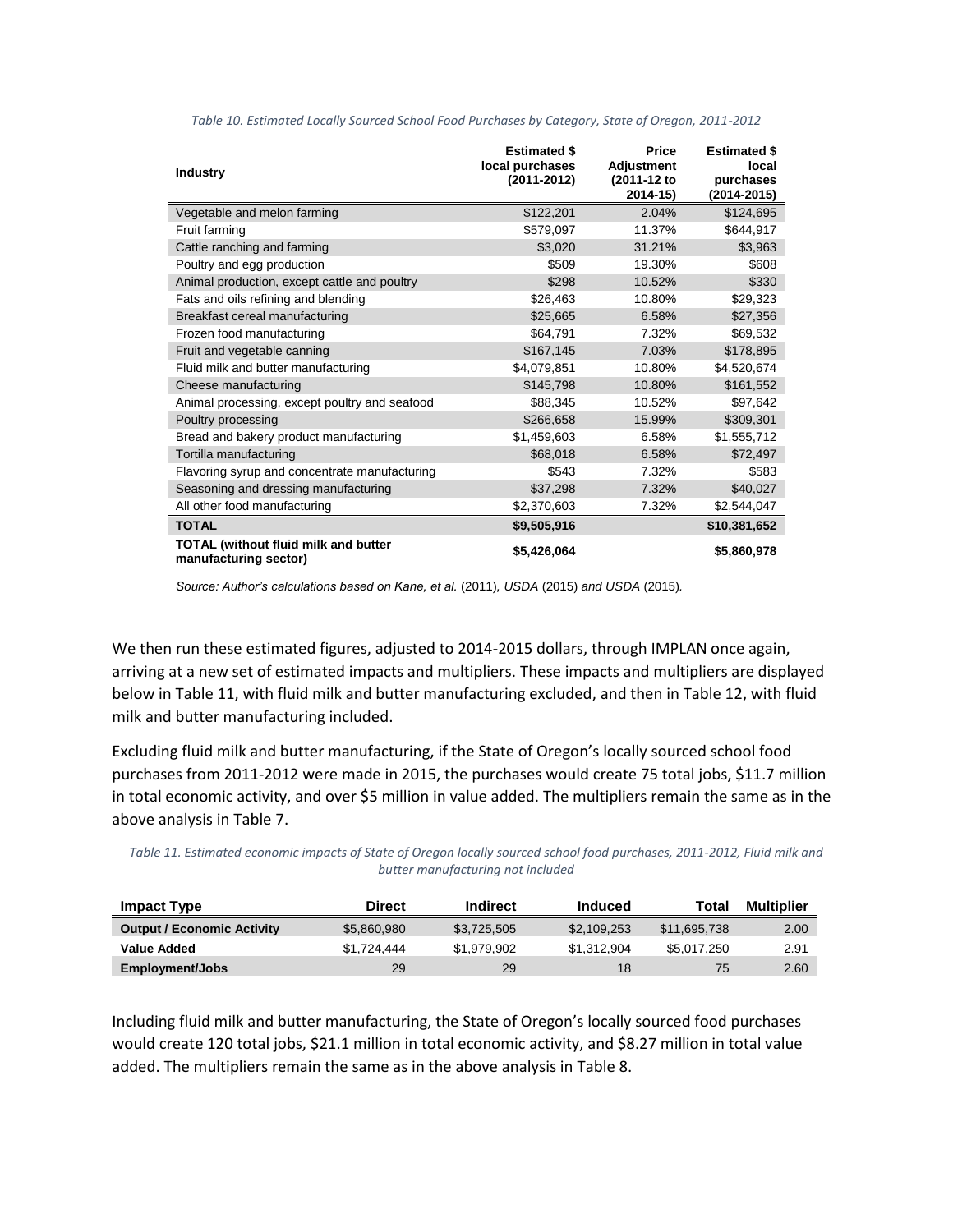<span id="page-9-0"></span>

| Table 12. Estimated economic impacts of State of Oregon locally sourced school food purchases, 2011-2012, Fluid milk and |
|--------------------------------------------------------------------------------------------------------------------------|
| butter manufacturing included                                                                                            |

| Impact Type                     | <b>Direct</b> | <b>Indirect</b> | <b>Induced</b> | Total        | <b>Multiplier</b> |
|---------------------------------|---------------|-----------------|----------------|--------------|-------------------|
| <b>Output/Economic Activity</b> | \$10,381,654  | \$7,347,870     | \$3.343.133    | \$21.072.657 | 2.03              |
| <b>Value Added</b>              | \$2,558,649   | \$3.638.145     | \$2,080.852    | \$8,277,646  | 3.24              |
| Employment/Jobs                 | 36            | 56              | 28             | 120          | 3.34              |

#### <span id="page-9-2"></span>**VII. School District Level Economic Impacts**

 $\overline{a}$ 

The above figures provide estimates of the total short-run economic impact of Oregon's local food purchases. How do those impacts break down by school district? This section uses data from the 2011- 12 Farm to School Census to estimate the school district-level impact of local food purchases.

The Farm to School Census indicated each school district's expenditures on locally sourced foods during the 2011-12 school year. However, it did not indicate the precise breakdown of these expenditures. Thus, it was impossible to update the value of the purchases at the level of the food product category, as we did for the Portland and Gervais analyses in section [III](#page-1-1) of this report. Instead, we used the broadbased U.S. CPI (urban consumers) between the 2011-12 and 2014-15 school years to estimate the price adjustment using the school year CPI averaging outlined in sectio[n III](#page-1-1) above.<sup>3</sup> We then apply the multipliers generated in section [VI](#page-6-1) above to estimate the economic impacts according to the IMPLAN categories of total economic activity/output, value added, and job creation.

A total of 59 school districts in Oregon reported purchasing some food from local producers during the 2011-12 school year. The following two tables focus on the top ten districts by value of food purchased. Cumulatively, the top ten districts purchased 78.6% of all local food bought by schools in the state. [Table](#page-9-1)  [13](#page-9-1) below summarizes the school district-level impact of the purchases of each of these ten districts. Of these, Salem-Keizer purchased the most food (\$2.85 million in 2014-15 dollars), created the most total jobs (32.9 FTE), and generated the most total economic activity (\$5.78 million) and value added (\$2.27 million). The next largest local food purchaser was Portland school district (\$2.1 million, 2014-15 USD), which created 24.3 total jobs, \$4.27 million in economic activity, and \$1.68 million in total value added.

| Rank | <b>School District</b> | <b>Dollars Spent on</b><br><b>Local Food</b><br>$(2011-12)$ | <b>Dollars Spent</b><br>on Local Food<br>$(2014-15)$ | <b>Total Jobs</b><br><b>Created</b><br><b>In-State</b> | <b>Total Economic</b><br><b>Activity Generated In-</b><br><b>State</b> | <b>Total Value</b><br><b>Added</b><br>Generated |
|------|------------------------|-------------------------------------------------------------|------------------------------------------------------|--------------------------------------------------------|------------------------------------------------------------------------|-------------------------------------------------|
|      | SALEM-KEIZER           | \$2,600,000                                                 | \$2,849,600                                          | 32.9                                                   | \$5,784,111                                                            | \$2,272,083                                     |
| 2    | <b>PORTLAND</b>        | \$1,920,000                                                 | \$2,104,320                                          | 24.3                                                   | \$4,271,344                                                            | \$1,677,846                                     |
| 3    | <b>DAVID DOUGLAS</b>   | \$675,230                                                   | \$740,052                                            | 8.6                                                    | \$1,502,156                                                            | \$590,069                                       |
| 4    | <b>REYNOLDS</b>        | \$578,000                                                   | \$633,488                                            | 7.3                                                    | \$1,285,852                                                            | \$505,102                                       |
| 5    | <b>EUGENE</b>          | \$392,042                                                   | \$429,678                                            | 5.0                                                    | \$872,159                                                              | \$342,597                                       |
| 6    | <b>SPRINGFIELD</b>     | \$313,500                                                   | \$343,596                                            | 4.0                                                    | \$697,430                                                              | \$273,961                                       |
| 7    | LAKE OSWEGO            | \$291,208                                                   | \$319,164                                            | 3.7                                                    | \$647,838                                                              | \$254,480                                       |

<span id="page-9-1"></span>*Table 13. Estimated Results by School District: Expenditure, Job Creation, Economic Activity, and Value Added from Local Food Purchases*

<sup>&</sup>lt;sup>3</sup> The CPI for urban consumers is the broadest measure of the national CPI, covering the approximately 87% of the U.S. population that lives within either metropolitan statistical areas (MSAs), or smaller towns of 2,500 inhabitants or more. There is no corresponding CPI for rural consumers only. Since the majority of school districts purchasing local food fall under the purview of the urban CPI, this is the best single consumer price measure that we can use.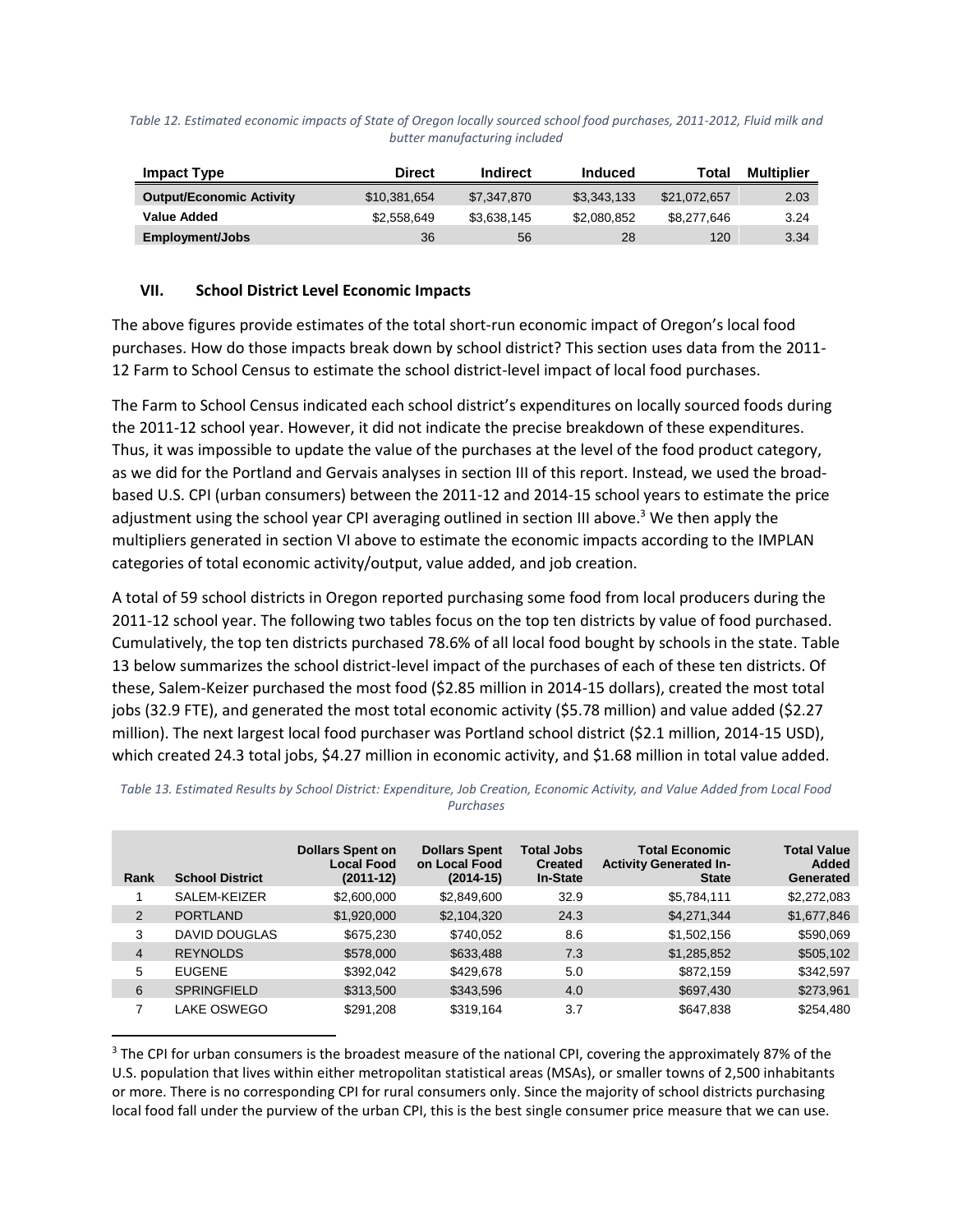|    | <b>BETHEL</b>    | \$241.804   | \$265,017   | 3.1  | \$537.931    | \$211.307   |
|----|------------------|-------------|-------------|------|--------------|-------------|
|    | <b>GLADSTONE</b> | \$225,000   | \$246,600   | 2.8  | \$500.548    | \$196.623   |
| 10 | <b>BEAVERTON</b> | \$222,796   | \$244.184   | 2.8  | \$495.645    | \$194.697   |
|    | <b>TOTALS</b>    | \$7,459,580 | \$8,175,700 | 94.5 | \$16,595,016 | \$6,518,764 |

[Table 14](#page-10-0) below breaks down these results by food product category, assuming that each district purchases food products in the same proportions as the statewide averages. Since the exact proportional breakdown of food purchases by category was not collected on the Census, the categorylevel spending figures below should be taken as rough estimates only.<sup>4</sup> The largest group of purchases fell under the catch-all category "All other food manufacturing" (IMPLAN category 69), totaling \$2.59 million statewide, with the largest school district in this category, Salem-Keizer, purchasing \$710,639 in this category. The second-largest was "Bread and bakery product manufacturing" (IMPLAN category 62), with \$1.6 million in total statewide purchases and \$437,547 purchased by Salem-Keizer. The third largest category was "Fruit farming" (IMPLAN category 4), with \$633,807 in statewide purchases and \$173,597 by Salem-Keizer.

<span id="page-10-0"></span>*Table 14. Estimated Results by School District: Top 5 Categories, excluding fluid milk and butter; Top 10 School districts*

|                |                                                |                                                               | <b>Expenditures by Category</b> |                                                     |                  |                              |                                          |  |
|----------------|------------------------------------------------|---------------------------------------------------------------|---------------------------------|-----------------------------------------------------|------------------|------------------------------|------------------------------------------|--|
| Rank           | <b>School District</b>                         | <b>Total Local Food</b><br><b>Expenditures</b><br>$(2014-15)$ | All other food<br>manufacturing | <b>Bread and</b><br>bakery product<br>manufacturing | Fruit<br>farming | <b>Poultry</b><br>processing | <b>Fruit and</b><br>vegetable<br>canning |  |
| 1              | SALEM-KEIZER                                   | \$2,849,600                                                   | \$710,639                       | \$437,547                                           | \$173,597        | \$79,937                     | \$50,106                                 |  |
| 2              | <b>PORTLAND</b>                                | \$2,104,320                                                   | \$524,780                       | \$323,112                                           | \$128,195        | \$59,030                     | \$37,001                                 |  |
| 3              | <b>DAVID DOUGLAS</b>                           | \$740,052                                                     | \$184,556                       | \$113,633                                           | \$45,084         | \$20,760                     | \$13,013                                 |  |
| $\overline{4}$ | <b>REYNOLDS</b>                                | \$633,488                                                     | \$157,981                       | \$97,270                                            | \$38,592         | \$17,770                     | \$11,139                                 |  |
| 5              | <b>EUGENE</b>                                  | \$429,678                                                     | \$107,154                       | \$65,976                                            | \$26,176         | \$12,053                     | \$7,555                                  |  |
| 6              | <b>SPRINGFIELD</b>                             | \$343,596                                                     | \$85,687                        | \$52,758                                            | \$20,932         | \$9,638                      | \$6,042                                  |  |
| 7              | <b>LAKE OSWEGO</b>                             | \$319,164                                                     | \$79,594                        | \$49,007                                            | \$19,443         | \$8,953                      | \$5,612                                  |  |
| 8              | <b>BETHEL</b>                                  | \$265,017                                                     | \$66,091                        | \$40,693                                            | \$16,145         | \$7,434                      | \$4,660                                  |  |
| 9              | <b>GLADSTONE</b>                               | \$246,600                                                     | \$61,498                        | \$37,865                                            | \$15,023         | \$6,918                      | \$4,336                                  |  |
| 10             | <b>BEAVERTON</b>                               | \$244,184                                                     | \$60,895                        | \$37,494                                            | \$14,876         | \$6,850                      | \$4,294                                  |  |
|                | <b>STATEWIDE</b><br><b>TOTALS</b> <sup>5</sup> | \$10,403,959                                                  | \$2,594,561                     | \$1,597,496                                         | \$633,807        | \$291,850                    | \$182,937                                |  |

#### **VIII. Potential for Further Studies**

 $\overline{\phantom{a}}$ 

This study has provided a series of estimates of the economic impact of locally sourced school food purchases in the Portland and Gervais public school districts combined, and in the State of Oregon as a

<sup>&</sup>lt;sup>4</sup> School districts were asked to state whether or not they purchased any food from a set of specified categories. However, we chose not to use these binary (yes/no) data, since: 1) the data were incomplete, with some districts responding "Don't know" to some questions, and other districts not responding at all; 2) the categorization scheme used on the Farm to School Census in 2011-12 was somewhat different from the one used by the more indepth study of Portland and Gervais school districts from 2008-9, and 3) calculating the breakdown of expenditures across the food product categories associated with "yes" responses only would have required making additional assumptions.

<sup>&</sup>lt;sup>5</sup> These totals reflect all school districts in the State of Oregon, not just the ones listed above.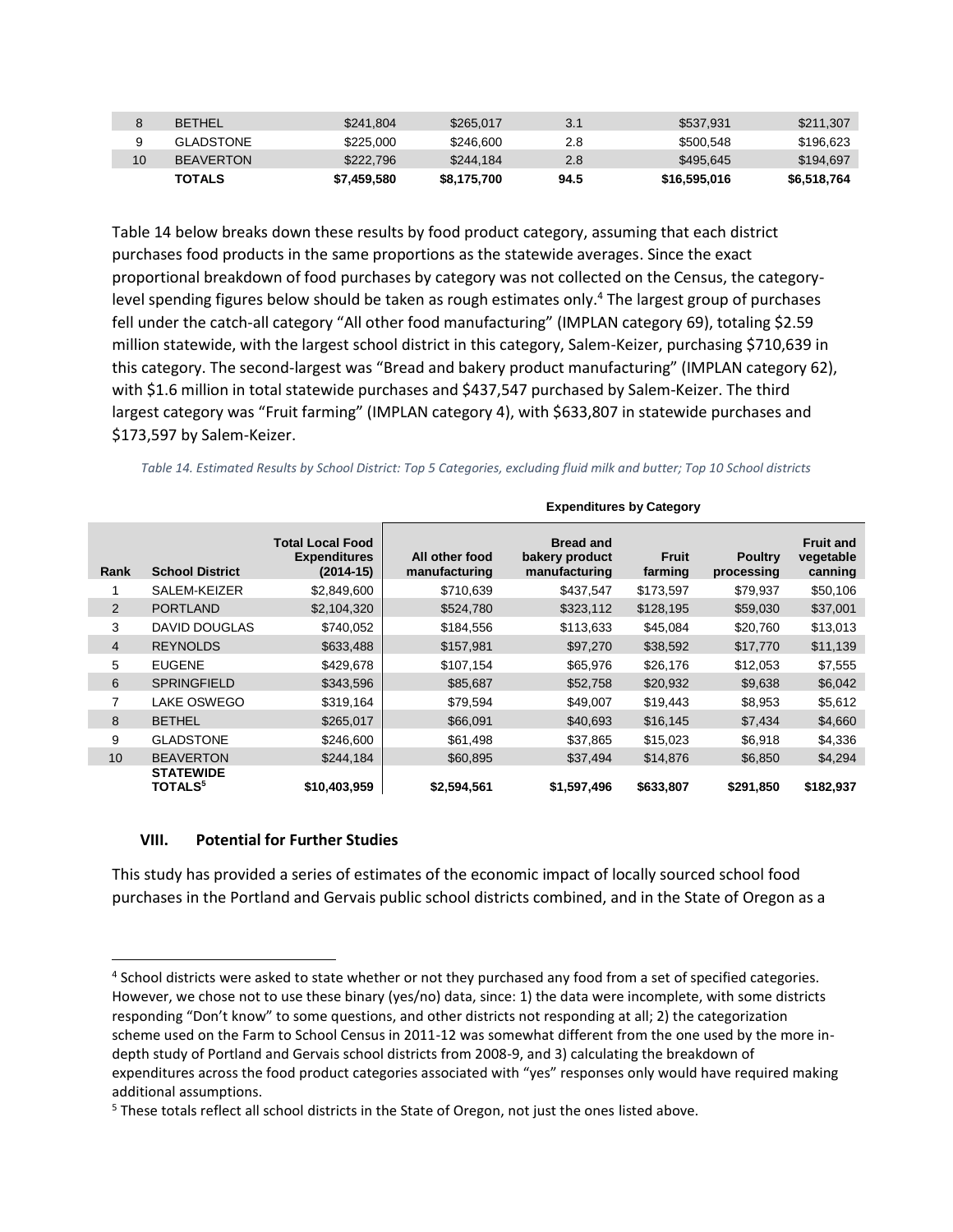whole. There are two important possible extensions to this study which should be mentioned before concluding.

## **1. Deriving County-Level Impacts**

The analysis conducted in sections [V](#page-5-1) an[d VI](#page-6-1) above examine the statewide impact of locally sourced food purchases by Portland Public Schools and Gervais school district, and estimate the statewide impact of locally sourced food purchases by all schools in the state. However, these analyses do not examine the economic impact of these purchases on the individual counties within Oregon. The farms and food processors from which school districts source their purchases are located within specific counties, which have economies and inter-industry relationships that may differ somewhat from the state as a whole. The IMPLAN input-output model, explained above in section [0,](#page-4-0) contains models for both the state as a whole and individual counties. With the right data inputs to the model, a county-level impact analysis could thus be conducted for locally sourced school food purchases.

Such a study would begin by identifying the county of origin for each farm and food processing company from which the school districts source food purchases. It would then analyze the economic impact of those purchases at the county level. For example, Portland Public Schools sources berries from Willamette Valley Fruit Company, which is located in Marion County. All purchases from Willamette Valley would thus be coded as located within Marion County and reflect the inter-industry relationships of that unique county.

Each county from which local schools source food purchases would be included in the input-output model separately. The study could then derive county-level impact estimates, including output/economic activity, value added, and jobs/employment data and multipliers, as given above in [Table 7](#page-5-0) and [Table 8.](#page-6-0) Such a study could answer questions such as: how many jobs were created within Marion County alone from locally sourced school lunches from all counties in Oregon? How much economic activity was generated in Clackamas, Wheeler, or Jackson counties from statewide school lunch sourcing? These impact figures could then be aggregated to estimate the total statewide economic impact of the purchases across all counties.

## **2. Unique Local Economic Relationships**

Even when taking into account the inter-industry relationships at the county level, an economic impact study of local food purchases may omit certain key features of the local food economy. For instance, farms oriented towards production for local sales often have different structures, and fit into the local, regional, and national economies in different ways, than do export-oriented farms. Farms oriented towards local or regional sales tend to be smaller, source inputs locally to a greater degree, purchase inputs (e.g., fertilizer, seeds, equipment) in different proportions, and grow a wider diversity of crops than farms oriented towards national or international trade. Also, locally oriented farms often sell crops at different prices than export-oriented farms; they may charge price premiums that reflect unique local crop varieties, organic and other certifications, or other concerns related to local food (Meter and Goldenberg 2015).

Input-output models such as IMPLAN cannot take these differences in farm structure, input purchasing, and output pricing into account. For instance, suppose a locally oriented farm purchases a larger proportion of its inputs locally than an export-oriented farm. Then the local economic impact of buying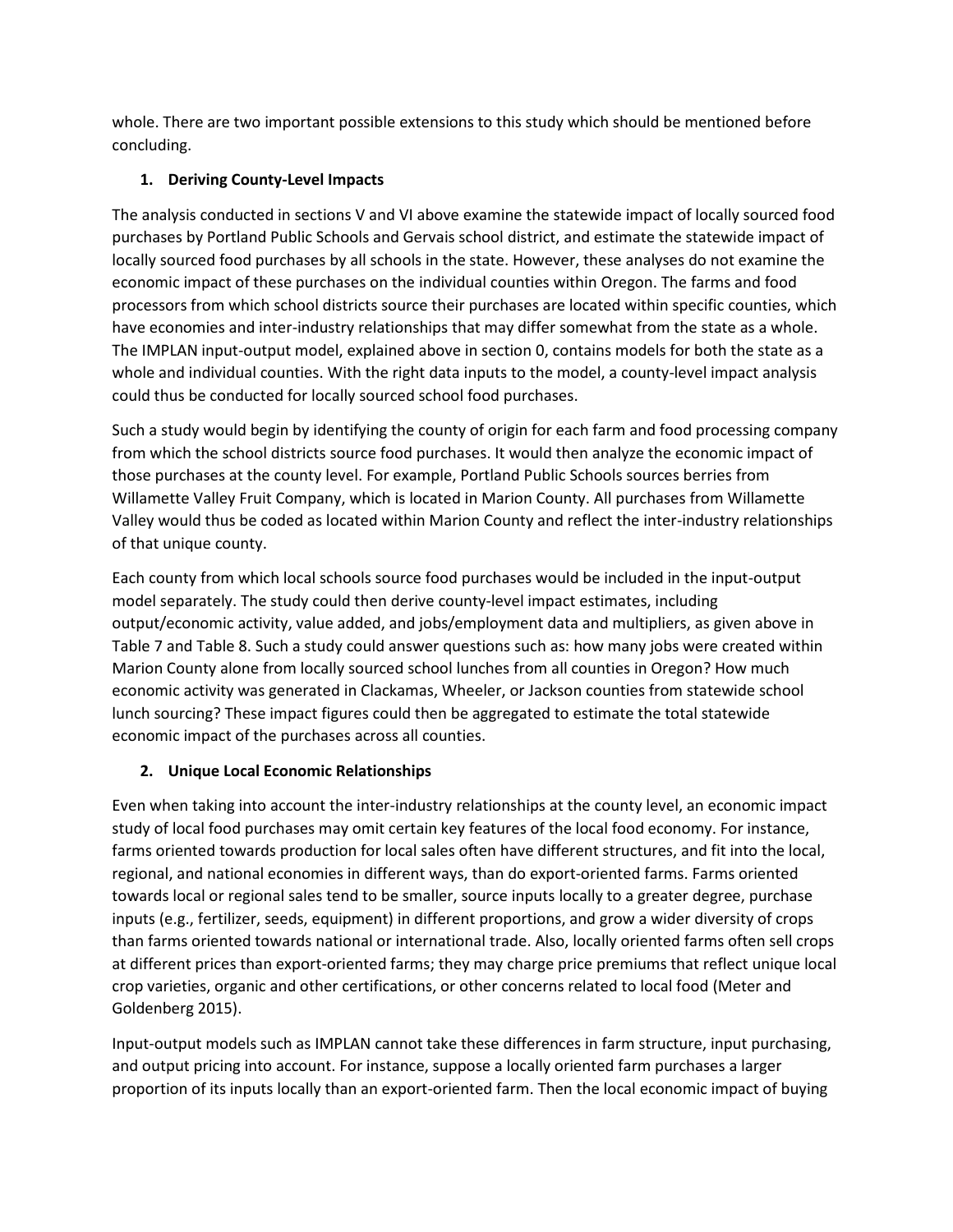from the locally oriented farm is greater than that of buying from the export-oriented farm. However, the IMPLAN study would base its impact estimates on the state- or county-wide *average* proportion of locally sourced input purchases. These differences from the average can add up to be significant when aggregated over many farms producing many products.

Further studies could also investigate the question of whether the local food *processors* sourced by the school districts purchase their ingredients from local farms, or farms within the state, at a higher rate than the statewide average. If so, then the IMPLAN results given above would underestimate the total statewide economic impact of the locally sourced food. On the other hand, if the locally sourced food processors purchase their ingredients locally/in-state at a *lower* rate than the statewide average, then the above results *overestimate* the statewide economic impact.

These under- or overestimates result from the fact that IMPLAN assumes that a purchase from a given industry in a state reflects the average sourcing pattern for that industry in that state. For instance, suppose that on average, 25% of the apples purchased by applesauce companies in Oregon are sourced from within the state. Then an IMPLAN study of the economic impact of applesauce purchases will assume that 25% of the apples sourced by that industry are from Oregon. However, suppose that the company/companies that supply applesauce to Oregon school districts source 50% of their apples from within the state. Then the IMPLAN study would underestimate the Oregon-wide impact of the applesauce purchase.

## **IX. Conclusion**

This brief report has provided a series of updated estimates of the economic impact of locally sourced food purchases by Oregon school districts, using the data available from a study conducted by Ecotrust in 2008-9 and from the USDA Farm to School Census for 2011-12. It provides additional evidence that on a per-dollar or per-project basis, local sourcing of food for school lunches has a significant positive impact on the Oregon agricultural economy.

As the suggestions in section [0](#page-9-2) above indicate, a number of potentially desirable refinements to this economic impact study are possible. However, making these refinements to the study may prove laborintensive in data collection and analysis. Care should be taken not to allocate too many resources to modeling impacts that could be better used in fostering the development of the Farm to School network and the local food system on which it relies (Meter and Goldenberg 2015). Modeling should only be pursued to the extent it will improve the network's ability to demonstrate its benefits to the local and state economy.

# References

- Kane, Deborah, Sarah Kruse, Michelle M. Ratcliffe, Stacey A. Sobell, and Nell Tessman. 2011. *The Impact of Seven Cents .* Portland, OR: Ecotrust.
- Meter, Ken, and Megan P. Goldenberg. 2015. "Critical Analysis of Economic Impact Methodologies ." Chicago: Illinois Public Health Institute.
- Statistics, Bureau of Labor. 2015. *Consumer Price Index.* March. Accessed May 4, 2015. http://www.bls.gov/cpi/#tables.